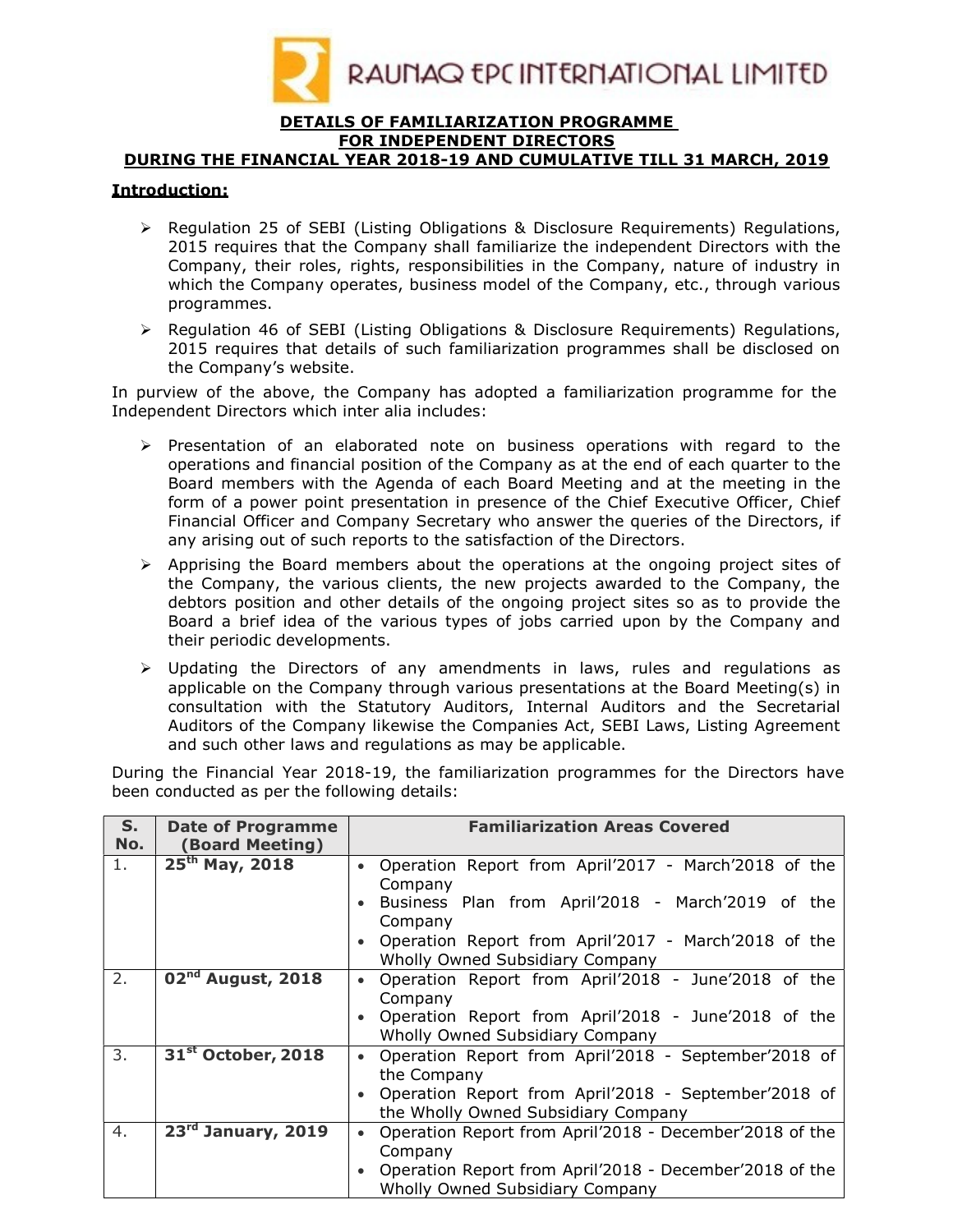

## Details of attendance of Independent Directors in familiarization programmes and no. of hours spent in such programmes during the Financial Year 2018-19 are as follows:

| S.<br>No. | <b>Name of</b><br><b>Independent</b><br><b>Director</b>  | No. of<br>the<br>session<br>attended | No. of hours spent on programmes attended |                        |                                   |  |  |
|-----------|----------------------------------------------------------|--------------------------------------|-------------------------------------------|------------------------|-----------------------------------|--|--|
| 1.        | <b>Mr. V.K.</b><br>Pargal                                | 4                                    | <b>Date</b>                               | No. of<br><b>Hours</b> | <b>Cumulative</b><br><b>Hours</b> |  |  |
|           |                                                          |                                      | 25 <sup>th</sup> May, 2018                | 2.00                   | 2.00                              |  |  |
|           |                                                          |                                      | 02 <sup>nd</sup> August, 2018             | 1.00                   | 3.00                              |  |  |
|           |                                                          |                                      | 31 <sup>st</sup> October, 2018            | 0.40                   | 3.40                              |  |  |
|           |                                                          |                                      | 23rd January, 2019                        | 0.30                   | 4.10                              |  |  |
| 2.        | $\overline{4}$<br>Dr. Sanjeev<br><b>Kumar</b>            |                                      | <b>Date</b>                               | No. of<br><b>Hours</b> | <b>Cumulative</b><br><b>Hours</b> |  |  |
|           |                                                          |                                      | 25 <sup>th</sup> May, 2018                | 2.00                   | 2.00                              |  |  |
|           |                                                          |                                      | 02 <sup>nd</sup> August, 2018             | 1.00                   | 3.00                              |  |  |
|           |                                                          |                                      | 31 <sup>st</sup> October, 2018            | 0.40                   | 3.40                              |  |  |
|           |                                                          |                                      | 23rd January, 2019                        | 0.30                   | 4.10                              |  |  |
|           | 3.<br><b>Mr. P.K.</b><br>$\overline{4}$<br><b>Mittal</b> |                                      | <b>Date</b>                               | No. of<br><b>Hours</b> | <b>Cumulative</b><br><b>Hours</b> |  |  |
|           |                                                          |                                      | 25 <sup>th</sup> May, 2018                | 2.00                   | 2.00                              |  |  |
|           |                                                          |                                      | 02 <sup>nd</sup> August, 2018             | 1.00                   | 3.00                              |  |  |
|           |                                                          |                                      | 31 <sup>st</sup> October, 2018            | 0.40                   | 3.40                              |  |  |
|           |                                                          |                                      | 23rd January, 2019                        | 0.30                   | 4.10                              |  |  |
| 4.        | $\overline{2}$<br>Mr. Gautam<br>Mukherjee*               |                                      | <b>Date</b>                               | No. of<br><b>Hours</b> | <b>Cumulative</b><br><b>Hours</b> |  |  |
|           |                                                          |                                      | 25 <sup>th</sup> May, 2018                | 2.00                   | 2.00                              |  |  |
|           |                                                          |                                      | 02 <sup>nd</sup> August, 2018             | 1.00                   | 3.00                              |  |  |
|           |                                                          |                                      | 31 <sup>st</sup> October, 2018            | N.A                    | N.A                               |  |  |
|           |                                                          |                                      | 23rd January, 2019                        | N.A                    | N.A                               |  |  |
| 5.        | Ms.<br>Seethalakshmi                                     | $\overline{3}$                       | <b>Date</b>                               | No. of<br><b>Hours</b> | <b>Cumulative</b><br><b>Hours</b> |  |  |
|           | Venkataraman                                             |                                      | 25 <sup>th</sup> May, 2018                | 2.00                   | 2.00                              |  |  |
|           |                                                          |                                      | 02 <sup>nd</sup> August, 2018             | 1.00                   | 3.00                              |  |  |
|           |                                                          |                                      | 31 <sup>st</sup> October, 2018            | 0.40                   | 3.40                              |  |  |
|           |                                                          |                                      | 23rd January, 2019                        | 0.00                   | 3.40                              |  |  |

0.00 indicates Director not present in the meeting.

 $*$  Resigned w.e.f 24<sup>th</sup> August, 2018.